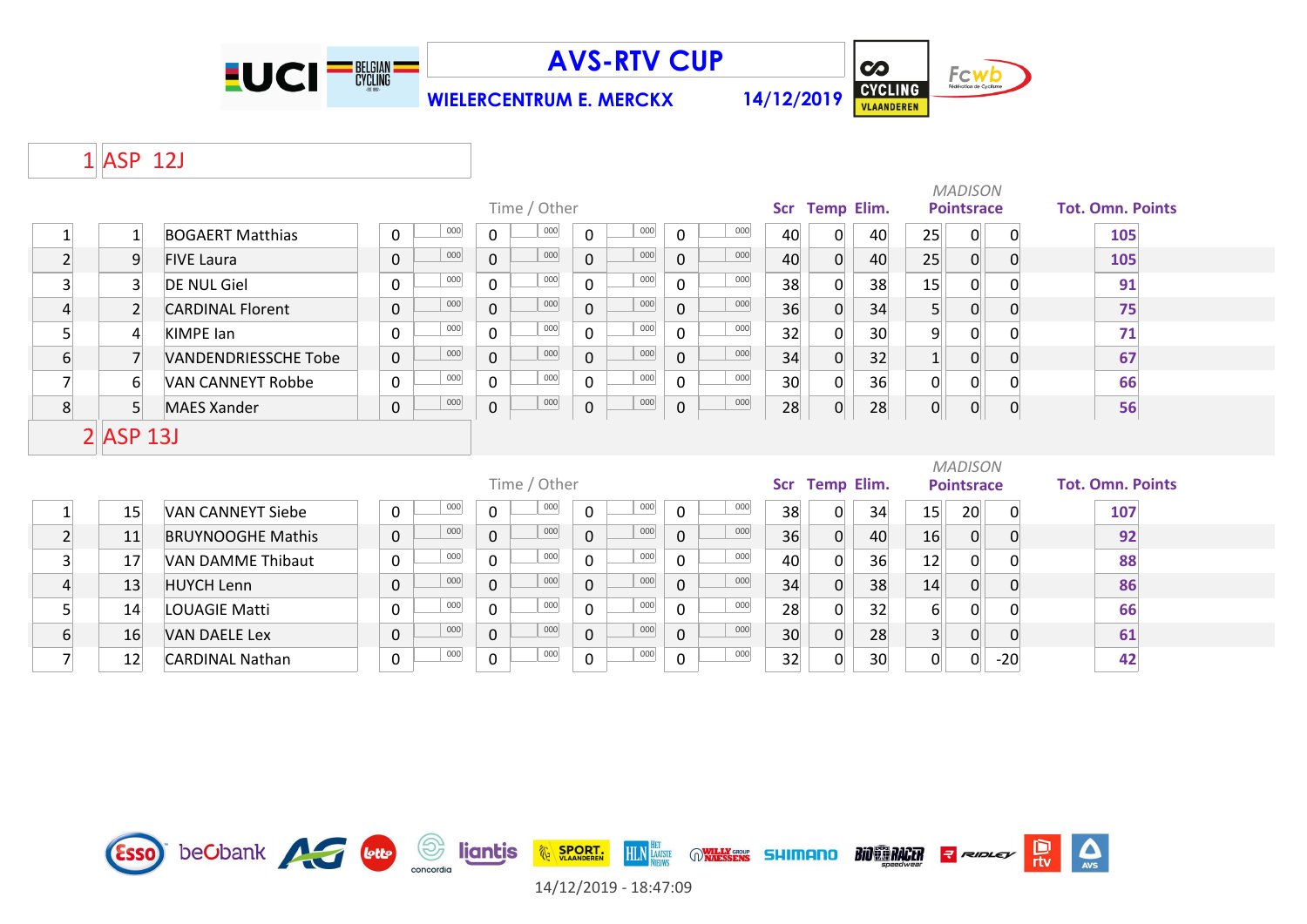



**WIELERCENTRUM E. MERCKX 14/12/2019**

# 3 ASP 14J

|    |    |                          |                     |     |             |              |             |     |          |     |                 |                   |    |                | <b>MADISON</b>    |          |                         |
|----|----|--------------------------|---------------------|-----|-------------|--------------|-------------|-----|----------|-----|-----------------|-------------------|----|----------------|-------------------|----------|-------------------------|
|    |    |                          |                     |     |             | Time / Other |             |     |          |     | Scr             | <b>Temp Elim.</b> |    |                | <b>Pointsrace</b> |          | <b>Tot. Omn. Points</b> |
|    | 35 | <b>EXPEELS Laerke</b>    | 0                   | 000 | $\mathbf 0$ | 000          | $\mathbf 0$ | 000 | $\Omega$ | 000 | 40              | 0                 | 40 | 35             | 0                 | $\Omega$ | 115                     |
|    | 24 | <b>DE BOCK Aless</b>     | $\mathsf{O}\xspace$ | 000 | $\mathbf 0$ | 000          | $\mathbf 0$ | 000 | $\Omega$ | 000 | 38              | 0                 | 28 | 25             | 0                 | $\Omega$ | 91                      |
|    | 21 | <b>AERNOUTS Nicolas</b>  | $\mathbf 0$         | 000 | $\mathbf 0$ | 000          | $\Omega$    | 000 | $\Omega$ | 000 | 40              |                   | 34 | 15             | $\overline{0}$    |          | 89                      |
|    | 30 | METTEPENNINGEN Arne      | $\mathbf 0$         | 000 | $\mathbf 0$ | 000          | $\mathbf 0$ | 000 | $\Omega$ | 000 | 36              | 0                 | 32 | 9              | 0                 |          | 77                      |
|    | 31 | <b>PUYPE Bram</b>        | $\pmb{0}$           | 000 | $\mathbf 0$ | 000          | 0           | 000 | $\Omega$ | 000 | 34              | $\Omega$          | 30 | 13             | $\Omega$          |          | 77                      |
| 6  | 26 | <b>FAUTE Arnaud</b>      | $\pmb{0}$           | 000 | $\pmb{0}$   | 000          | $\mathbf 0$ | 000 | $\Omega$ | 000 | 30 <sup>°</sup> | 0                 | 40 | 6              | 0                 |          | 76                      |
|    | 23 | D'HOOGHE Nicolas         | $\pmb{0}$           | 000 | $\mathbf 0$ | 000          | 0           | 000 | $\Omega$ | 000 | 32              | $\Omega$          | 36 | 6              | 0                 |          | 74                      |
| 8  | 32 | <b>VANDERSTEENE Kobe</b> | $\pmb{0}$           | 000 | $\mathbf 0$ | 000          | $\mathbf 0$ | 000 | $\Omega$ | 000 | 28              | $\Omega$          | 38 |                | $\Omega$          | $\Omega$ | 69                      |
| 9  | 25 | <b>DE BODE Staf</b>      | $\mathbf 0$         | 000 | $\mathbf 0$ | 000          | 0           | 000 | $\Omega$ | 000 | 26              | $\Omega$          | 26 | $\Omega$       | $\Omega$          |          | 52                      |
| 10 | 29 | <b>MANNAERT Kiandro</b>  | $\mathbf 0$         | 000 | $\mathbf 0$ | 000          | $\mathbf 0$ | 000 | $\Omega$ | 000 | 24              | $\Omega$          | 24 | $\overline{0}$ | $\Omega$          | $-20$    | 28                      |
| 11 | 22 | <b>COLLARD Ernesto</b>   | $\pmb{0}$           | 000 | $\pmb{0}$   | 000          | 0           | 000 | 0        | 000 | 22              | $\Omega$          | 22 | U.             | 0                 | -40      |                         |

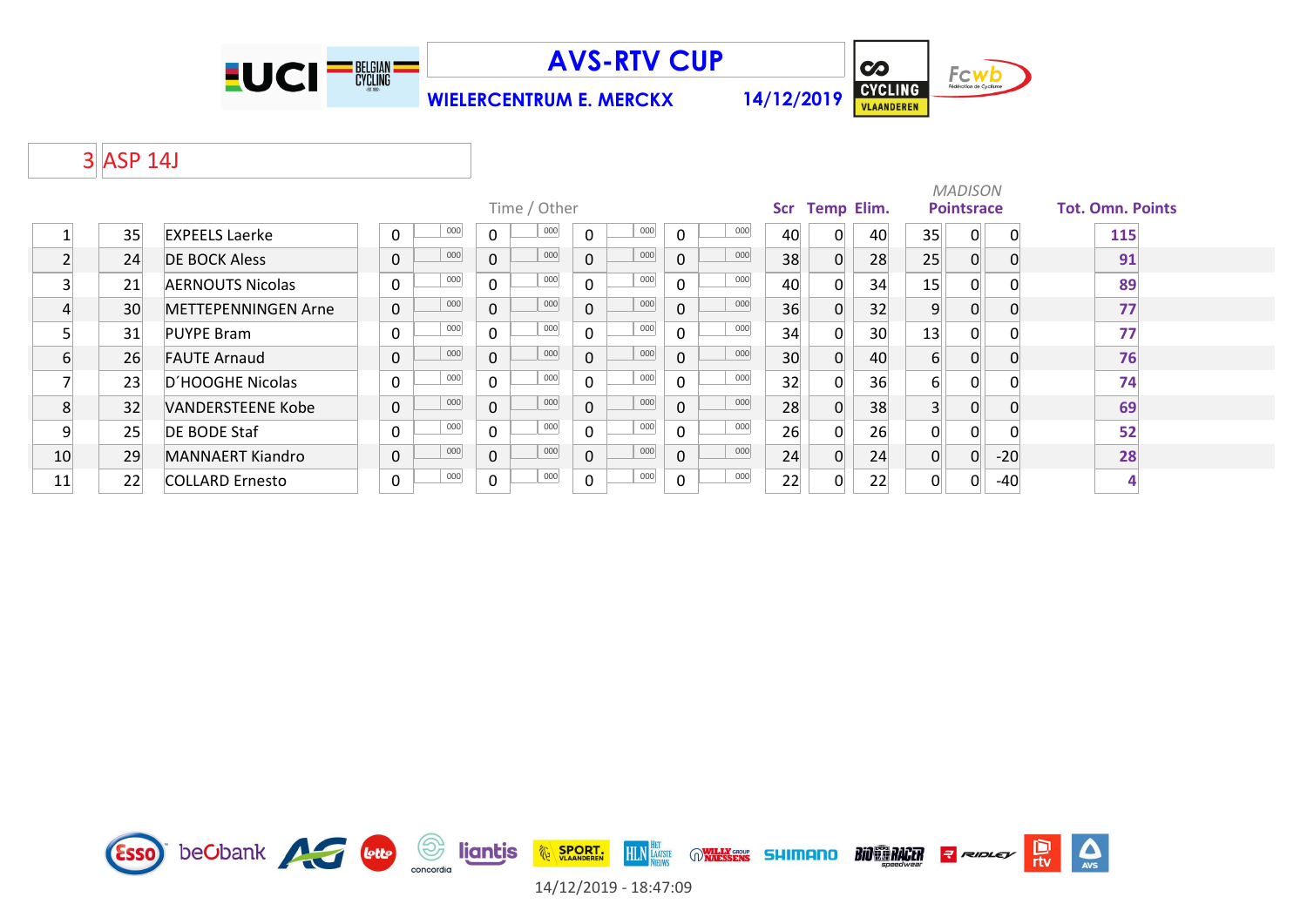

**WIELERCENTRUM E. MERCKX 14/12/2019**



 $\Delta$ 

 $\frac{D}{\pi v}$ 

**BIO RACER** Report

# 4 NIEUWELINGEN F

Esso beCbank et et de Sonordio

| <b>Tot. Omn. Points</b>                                           |
|-------------------------------------------------------------------|
| 94                                                                |
| 83                                                                |
| 72                                                                |
| 71                                                                |
| 70                                                                |
| 70                                                                |
| 68                                                                |
| 66                                                                |
| 64                                                                |
|                                                                   |
|                                                                   |
|                                                                   |
|                                                                   |
|                                                                   |
|                                                                   |
| 56                                                                |
| 56                                                                |
| 50                                                                |
|                                                                   |
| 46                                                                |
|                                                                   |
|                                                                   |
|                                                                   |
|                                                                   |
| 62<br>60<br>60<br>57<br>57<br>57<br>46<br>46<br>44<br>26<br>$-24$ |



**HLN HET WARESERS SHIMANO** 

**EXAMPLE SPORT.**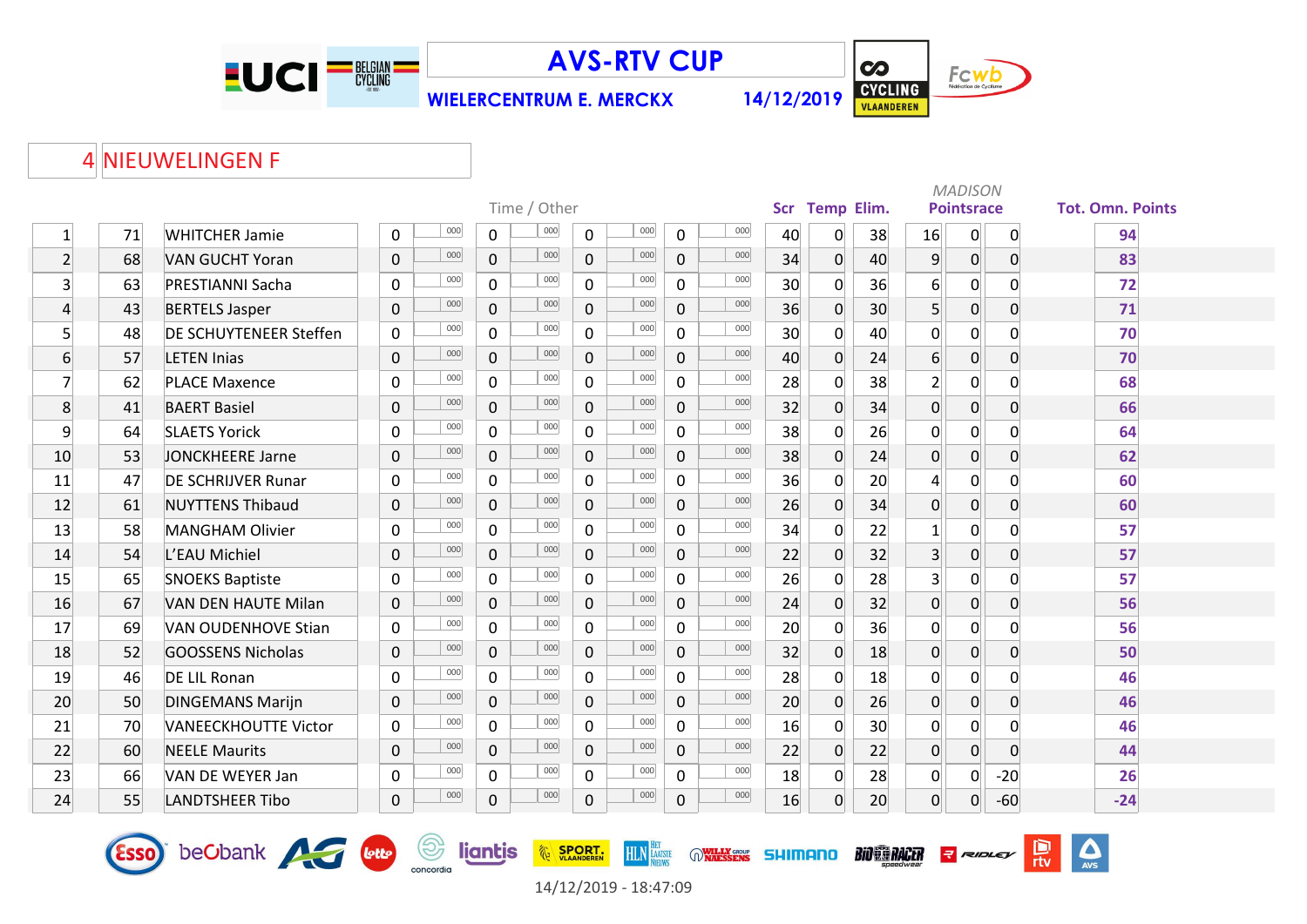

**WIELERCENTRUM E. MERCKX 14/12/2019**



## JUNIORS

|                |     |                             |             |     |                |              |              |     |              |     |            |                   |    |                | <b>MADISON</b>    |          |                         |
|----------------|-----|-----------------------------|-------------|-----|----------------|--------------|--------------|-----|--------------|-----|------------|-------------------|----|----------------|-------------------|----------|-------------------------|
|                |     |                             |             |     |                | Time / Other |              |     |              |     | <b>Scr</b> | <b>Temp Elim.</b> |    |                | <b>Pointsrace</b> |          | <b>Tot. Omn. Points</b> |
|                | 98  | <b>VANDENBRANDEN Noah</b>   | $\mathbf 0$ | 000 | 0              | 000          | $\mathbf 0$  | 000 | $\mathbf 0$  | 000 | 40         | 0                 | 40 | 16             | 0                 | 0        | 96                      |
| $\overline{2}$ | 92  | <b>POLLEFLIET Gianluca</b>  | 0           | 000 | 0              | 000          | $\Omega$     | 000 | $\mathbf 0$  | 000 | 36         | 0                 | 38 | 21             | $\overline{0}$    | $\Omega$ | 95                      |
| 3 <sup>1</sup> | 99  | <b>VERGOTE Diel</b>         | 0           | 000 | $\overline{0}$ | 000          | $\Omega$     | 000 | $\mathbf 0$  | 000 | 32         | 0                 | 36 | 4              | 0                 |          | 72                      |
| $\overline{4}$ | 86  | <b>BERNARD Thibaut</b>      | 0           | 000 | 0              | 000          | $\Omega$     | 000 | $\mathbf{0}$ | 000 | 28         | $\overline{0}$    | 32 | 8 <sup>1</sup> | $\overline{0}$    |          | 68                      |
|                | 93  | <b>RAES Renzo</b>           | $\mathbf 0$ | 000 | $\overline{0}$ | 000          | $\mathbf{0}$ | 000 | $\mathbf 0$  | 000 | 34         | 0                 | 10 | 23             | 0                 |          | 67                      |
| 6              | 97  | <b>VAN RILLAERT Dayan</b>   | 0           | 000 | $\mathbf{0}$   | 000          | $\Omega$     | 000 | $\mathbf 0$  | 000 | 26         | 0                 | 34 | 5 <sup>1</sup> | 0                 | 0        | 65                      |
|                | 89  | <b>DEWULF Wannes</b>        | $\mathbf 0$ | 000 | $\Omega$       | 000          | $\Omega$     | 000 | $\Omega$     | 000 | 38         | 0                 | 22 | 3              | 0                 |          | 63                      |
| 8              | 88  | <b>DETALLE Noah</b>         | 0           | 000 | $\overline{0}$ | 000          | $\Omega$     | 000 | $\mathbf{0}$ | 000 | 24         | 0                 | 26 |                | $\overline{0}$    | 0        | 57                      |
| 9              | 90  | <b>HUBO Xander</b>          | 0           | 000 | 0              | 000          | $\Omega$     | 000 | $\mathbf{0}$ | 000 | 22         | 0                 | 30 | 0              | 0                 |          | 52                      |
| 10             | 85  | <b>BEIRLAEN Jakov</b>       | $\mathbf 0$ | 000 | $\mathbf{0}$   | 000          | $\mathbf{0}$ | 000 | $\mathbf 0$  | 000 | 30         | 0                 | 16 | 5 <sup>1</sup> | 0                 | $\Omega$ | 51                      |
| 11             | 100 | <b>DEDEURWAERDERE Brice</b> | 0           | 000 | 0              | 000          | $\Omega$     | 000 | $\mathbf{0}$ | 000 | 10         | $\Omega$          | 24 |                |                   |          | 41                      |
| 12             | 87  | <b>DECEUNINCK Andreas</b>   | 0           | 000 | 0              | 000          | $\Omega$     | 000 | $\mathbf 0$  | 000 | 20         | 0                 | 12 | $\overline{0}$ | $\overline{0}$    |          | 32                      |
| 13             | 96  | <b>VAN GILS Yannick</b>     | 0           | 000 | $\overline{0}$ | 000          | $\Omega$     | 000 | $\mathbf{0}$ | 000 | 18         | $\Omega$          | 28 | $\overline{0}$ | 0                 | $-20$    | 26                      |
| 14             | 94  | <b>SCLACMENDER Mathias</b>  | $\mathbf 0$ | 000 | $\overline{0}$ | 000          | $\Omega$     | 000 | $\mathbf 0$  | 000 | 16         | 0                 | 20 | $\overline{0}$ | $\overline{0}$    | $-20$    | 16                      |
| 15             | 84  | MOREAU Jimmy                | 0           | 000 | 0              | 000          | 0            | 000 | $\mathbf 0$  | 000 | 12         | 0                 | 18 | 0              | 0                 | $-20$    | 10                      |
| 16             | 95  | STOOPEN Xander              | 0           | 000 | 0              | 000          | $\mathbf 0$  | 000 | 0            | 000 | 14         | 0                 | 14 | $\Omega$       | 0                 | $-100$   | $-72$                   |

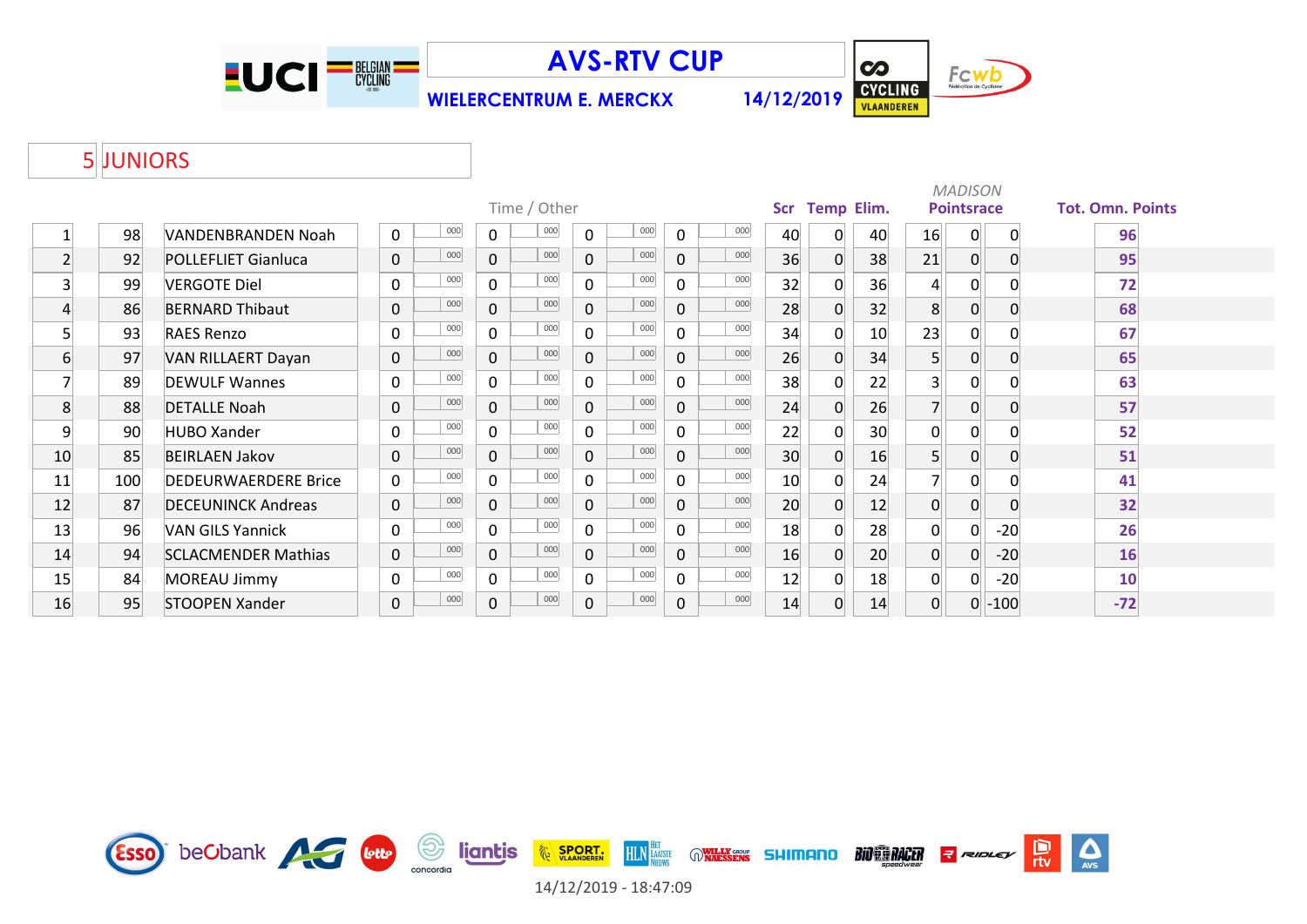

**WIELERCENTRUM E. MERCKX 14/12/2019**



 $\sum_{\text{AVS}}$ 

e<br>rtv

**R** RIDLEY

**BIO ES RACER** 

## ELITE

|                         |     |                          |                     |                    |                       |                     |    |                |    |                                     | <b>MADISON</b>    |             |                         |
|-------------------------|-----|--------------------------|---------------------|--------------------|-----------------------|---------------------|----|----------------|----|-------------------------------------|-------------------|-------------|-------------------------|
|                         |     |                          |                     | Time / Other       |                       |                     |    | Scr Temp Elim. |    |                                     | <b>Pointsrace</b> |             | <b>Tot. Omn. Points</b> |
| $\mathbf{1}$            | 111 | <b>WERNIMONT Nicolas</b> | 000<br>$\mathbf 0$  | 000<br>$\mathbf 0$ | 000<br>$\mathbf 0$    | 000<br>$\Omega$     | 40 | 0              | 36 | 37                                  | 0                 | 0           | 113                     |
| $\overline{2}$          | 102 | <b>DEVELTERE Pieter</b>  | 000<br>$\mathbf 0$  | 000<br>$\mathbf 0$ | 000<br>$\mathbf 0$    | 000<br>$\mathbf 0$  | 38 | $\mathbf 0$    | 34 | 15                                  | $\overline{0}$    | $\mathbf 0$ | 87                      |
| $\mathbf{3}$            | 101 | <b>DE GEETER Brent</b>   | 000<br>$\mathbf 0$  | 000<br>$\mathbf 0$ | 000<br>0              | 000<br>$\mathbf{0}$ | 30 | 0              | 38 | 9                                   | 0                 | 0           | 77                      |
| $\overline{4}$          | 108 | <b>ROGIER Stef</b>       | 000<br>$\mathbf 0$  | 000<br>$\mathbf 0$ | 000<br>$\overline{0}$ | 000<br>$\mathbf{0}$ | 28 | $\Omega$       | 32 | 12                                  | $\overline{0}$    | $\Omega$    | 72                      |
| 5 <sup>1</sup>          | 107 | <b>OTTEVANGER Bas</b>    | 000<br>$\mathbf 0$  | 000<br>$\mathbf 0$ | 000<br>$\mathsf{O}$   | 000<br>$\Omega$     | 34 | 0              | 28 | $6 \overline{6}$                    | $\Omega$          | $\Omega$    | 68                      |
| $6 \overline{6}$        | 109 | <b>SQUIRE Ben</b>        | 000<br>$\mathbf 0$  | 000<br>$\mathbf 0$ | 000<br>0              | 000<br>$\mathbf{0}$ | 32 | 0              | 26 | 2 <sup>1</sup>                      | $\overline{0}$    | 0           | 60                      |
| $\overline{7}$          | 106 | <b>NYS Gerald</b>        | 000<br>$\mathbf 0$  | 000<br>$\mathbf 0$ | 000<br>$\overline{0}$ | 000<br>$\mathbf{0}$ | 36 | 0              | 30 | 5 <sup>1</sup>                      | 0                 | $-20$       | 51                      |
| 8                       | 112 | <b>WAEYAERT Arno</b>     | 000<br>$\mathbf 0$  | 000<br>$\mathbf 0$ | 000<br>$\overline{0}$ | 000<br>$\Omega$     | 26 | $\overline{0}$ | 40 | 14                                  | 0                 | $-40$       | 40                      |
| 9                       | 105 | <b>LITVINOV Dominik</b>  | 000<br>$\mathbf 0$  | 000<br>$\mathbf 0$ | 000<br>$\mathbf 0$    | 000<br>$\mathbf 0$  | 24 | 0              | 24 | 0                                   | $\mathbf{0}$      | $-80$       | $-32$                   |
|                         |     | 13 Nieuwelingen KF       |                     |                    |                       |                     |    |                |    |                                     |                   |             |                         |
|                         |     |                          |                     | Time / Other       |                       |                     |    | Scr Temp Elim. |    | <b>MADISON</b><br><b>Pointsrace</b> |                   |             | <b>Tot. Omn. Points</b> |
| $\mathbf{1}$            | 49  | <b>DELHAYE Corentin</b>  | 000<br>$\mathbf{1}$ | 000<br>$\mathbf 0$ | 000<br>$\mathbf 0$    | 000<br>$\mathbf 0$  | 24 | $\overline{0}$ | 16 | $\overline{0}$                      | 0                 | 0           | 41                      |
| $\overline{2}$          | 42  | <b>BAUDUIN Romain</b>    | 000<br>$\mathbf 1$  | 000<br>$\mathbf 0$ | 000<br>$\mathbf 0$    | 000<br>$\Omega$     | 18 | $\overline{0}$ | 16 | $\overline{0}$                      | $\overline{0}$    | 0           | 35                      |
| $\overline{\mathbf{3}}$ | 59  | <b>MAYENCE Pierre</b>    | 000<br>$\mathbf{1}$ | 000<br>$\mathbf 0$ | 000<br>0              | 000<br>0            | 14 | 0              | 14 | $\overline{0}$                      | 0                 | 0           | 29                      |
| 4                       | 44  | <b>CHINTINNE Tom</b>     | 000<br>$\mathbf 1$  | 000<br>$\mathbf 0$ | 000<br>$\overline{0}$ | 000<br>$\mathbf 0$  | 14 | $\Omega$       | 14 | $\overline{0}$                      | $\overline{0}$    | 0           | 29                      |
| 5 <sup>1</sup>          | 51  | <b>FAGNARD Lucas</b>     | 000<br>$\mathbf{1}$ | 000<br>$\mathbf 0$ | 000<br>0              | 000<br>0            | 12 | $\Omega$       | 12 | $\overline{0}$                      | $\Omega$          | 0           | 25                      |
| $6 \overline{}$         | 56  | <b>LEROY Maxime</b>      | 000<br>$\mathbf{1}$ | 000<br>$\mathbf 0$ | 000<br>0              | 000<br>$\Omega$     | 12 | 0              | 12 | 0                                   | $\overline{0}$    | $\mathbf 0$ | 25                      |

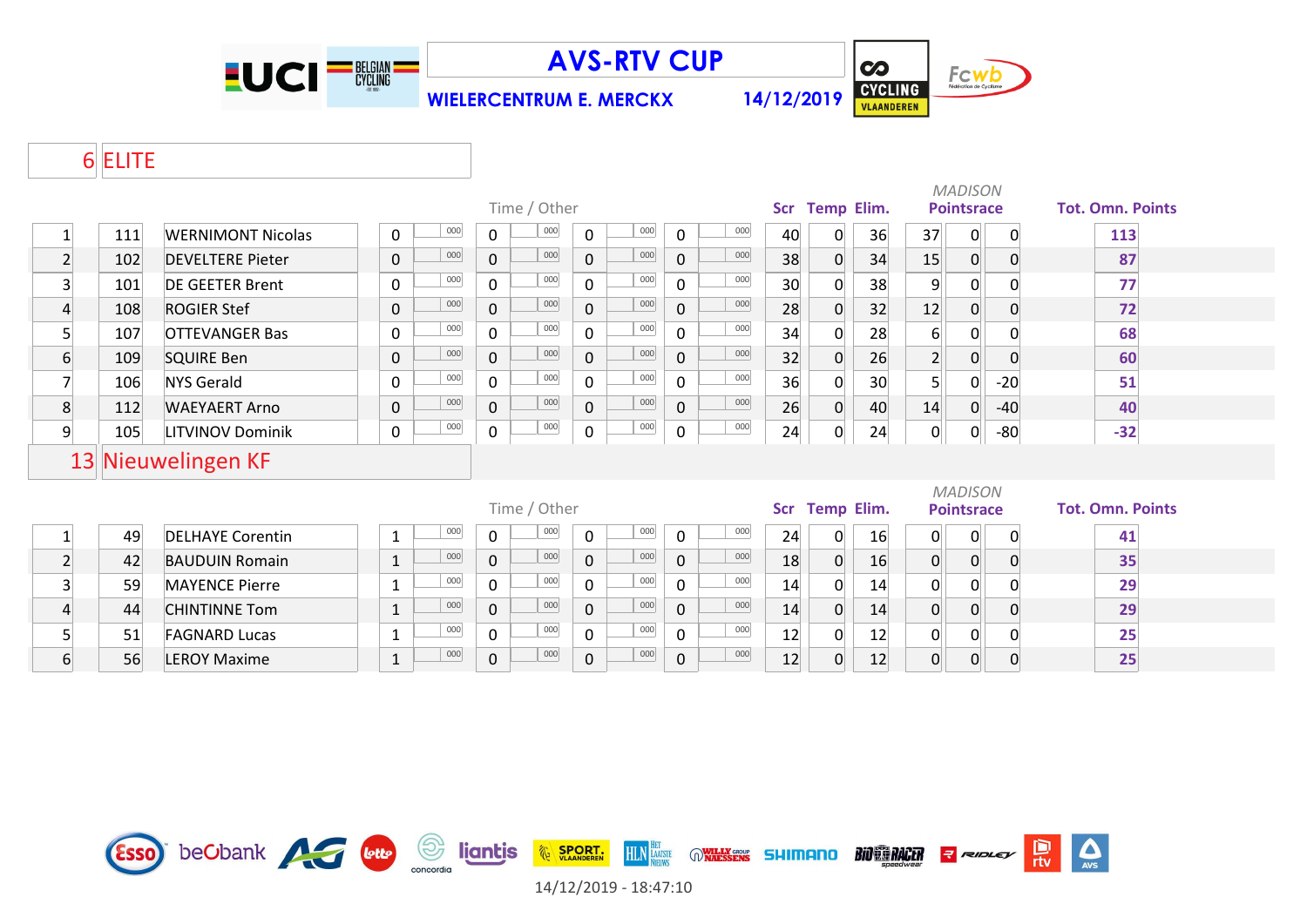

**WIELERCENTRUM E. MERCKX 14/12/2019**



# 500m

|                         |          |                            |  |              |         |                |              |                |             |              |     |                |                |                |                | <b>MADISON</b>    |   |                         |
|-------------------------|----------|----------------------------|--|--------------|---------|----------------|--------------|----------------|-------------|--------------|-----|----------------|----------------|----------------|----------------|-------------------|---|-------------------------|
|                         |          |                            |  |              |         |                | Time / Other |                |             |              |     |                | Scr Temp Elim. |                |                | <b>Pointsrace</b> |   | <b>Tot. Omn. Points</b> |
|                         | 71       | <b>WHITCHER Jamie</b>      |  | 0            | 000     | $\mathbf 0$    | 00:37 136    | $\Omega$       | 000         | $\mathbf{0}$ | 000 | $\mathbf 0$    | 0              | $\mathbf{0}$   | 0              | $\overline{0}$    |   |                         |
| $\overline{2}$          | 68       | VAN GUCHT Yoran            |  | $\mathbf 0$  | 000     | $\mathsf{O}$   | 00:35 669    | $\mathbf 0$    | 000         | $\mathbf{0}$ | 000 | $\overline{0}$ |                |                | 0              | $\Omega$          |   |                         |
| $\overline{\mathbf{3}}$ | 63       | <b>PRESTIANNI Sacha</b>    |  | 0            | 000     | $\mathbf 0$    | 00:38 321    | $\mathbf 0$    | 000         | 0            | 000 | 0              |                |                | 0              | $\Omega$          |   |                         |
| $\overline{a}$          | 43       | <b>BERTELS Jasper</b>      |  | $\pmb{0}$    | 000     | $\overline{0}$ | 00:37 055    | $\mathbf 0$    | 000         | 0            | 000 | $\overline{0}$ | 0              | $\overline{0}$ | $\overline{0}$ | $\overline{0}$    | 0 | 0                       |
|                         | 15 1000m |                            |  |              |         |                |              |                |             |              |     |                |                |                |                |                   |   |                         |
|                         |          |                            |  | Time / Other |         |                |              |                |             |              |     |                |                | <b>MADISON</b> |                |                   |   |                         |
|                         |          |                            |  |              |         |                |              |                |             |              |     |                | Scr Temp Elim. |                |                | <b>Pointsrace</b> |   | <b>Tot. Omn. Points</b> |
|                         | 92       | <b>POLLEFLIET Gianluca</b> |  | $\Omega$     | 000     | $\mathbf 0$    | 000          | $\mathbf 0$    | $01:05$ 893 | $\mathbf 0$  | 000 | $\Omega$       | 0              | $\Omega$       | 0              | $\Omega$          |   |                         |
| $\overline{2}$          | 99       | <b>VERGOTE Diel</b>        |  | $\mathbf 0$  | 000     | $\mathbf 0$    | 000          | $\overline{0}$ | $01:09$ 451 | $\mathbf{0}$ | 000 | $\overline{0}$ |                |                | 0              | $\Omega$          |   |                         |
| $\overline{\mathbf{3}}$ | 98       | VANDENBRANDEN Noah         |  | 0            | $000\,$ | $\mathbf 0$    | 000          | $\mathbf 0$    | $01:04$ 430 | $\mathbf 0$  | 000 | $\overline{0}$ |                |                | 0              | $\Omega$          |   |                         |
| 4                       | 86       | <b>BERNARD Thibaut</b>     |  | 0            | 000     | $\mathbf{0}$   | 000          | $\overline{0}$ | $01:11$ 082 | $\mathbf{0}$ | 000 | $\overline{0}$ |                |                |                |                   |   |                         |